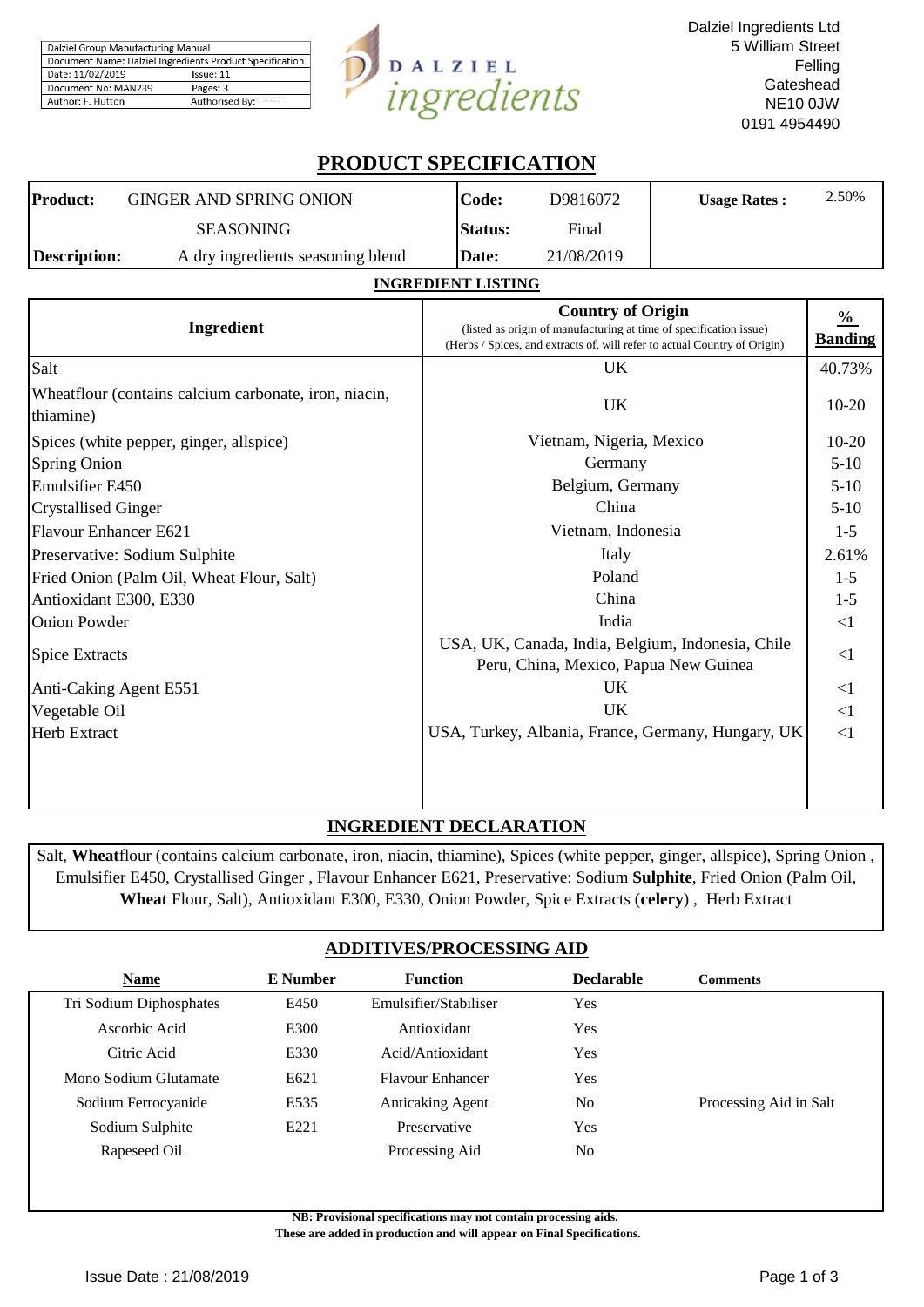| Dalziel Group Manufacturing Manual |                                                          |  |  |
|------------------------------------|----------------------------------------------------------|--|--|
|                                    | Document Name: Dalziel Ingredients Product Specification |  |  |
| Date: 11/02/2019                   | Issue: 11                                                |  |  |
| Document No: MAN239                | Pages: 3                                                 |  |  |
| Author: F. Hutton                  | Authorised By:                                           |  |  |



Dalziel Ingredients Ltd 5 William Street Felling **Gateshead** NE10 0JW 0191 4954490

## **ALLERGEN INFORMATION D9816072**

| <b>Allergen</b>                                     |                | <b>Present</b>    | <b>Comments:</b>                                                     |
|-----------------------------------------------------|----------------|-------------------|----------------------------------------------------------------------|
|                                                     | on Site        | <b>In Product</b> | Allergen Source indicated in Bold on previous page, Ingredients list |
| Cereals containing<br><b>Gluten</b>                 | <b>YES</b>     | <b>YES</b>        | Wheat Flour, Fried Onion                                             |
| <b>Crustaceans</b><br>and products thereof          | NO             | NO                |                                                                      |
| Egg<br>and products thereof                         | <b>YES</b>     | NO                |                                                                      |
| Fish<br>and products thereof                        | <b>YES</b>     | NO                |                                                                      |
| <b>Soybeans</b><br>and products thereof             | <b>YES</b>     | NO                |                                                                      |
| <b>Milk</b><br>and products thereof                 | <b>YES</b>     | NO                |                                                                      |
| <b>Celery</b><br>and products thereof               | <b>YES</b>     | <b>YES</b>        | Spice Extract (celery)                                               |
| <b>Mustard</b><br>and products thereof              | <b>YES</b>     | NO                |                                                                      |
| <b>Peanuts</b><br>and products thereof              | N <sub>O</sub> | N <sub>O</sub>    |                                                                      |
| Nuts * (other than peanuts)<br>and products thereof | NO.            | N <sub>O</sub>    |                                                                      |
| Lupin<br>and products thereof                       | NO             | NO                |                                                                      |
| <b>Sesame Seeds</b><br>and products thereof         | NO             | NO                |                                                                      |
| <b>Molluscs</b><br>and products thereof             | NO             | NO                |                                                                      |
| <b>Sulphur Dioxide</b><br>Sulphites >10ppm          | <b>YES</b>     | <b>YES</b>        | Preservative: Sodium Sulphite                                        |

Dalziel take reasonable and practical precautions to reduce the risk of contamination of the products we manufacture. Due to the nature and complexity of ingredient blending the risk of contamination from carry over residue or airborne cross contamination cannot be totally eliminated**.**  Furthermore although we prohibit the processing of nuts on site we cannot guarantee that contamination has not occurred at ot her stages in the processing of ingredients, i.e. during farming, harvesting, transportation etc. To a greater or lesser extent the same issue may apply to other allergens. A copy of our allergen policy and risk assessment is available on request.

**The absence of an allergen from the above recipe should not be taken as an implication that our product can be guaranteed free from that allergen.**

| <b>SUITABILITY</b> |                |               |                |            |                 |  |  |  |
|--------------------|----------------|---------------|----------------|------------|-----------------|--|--|--|
| Vegetarian         | <b>YES</b>     | Not Certified | Vegan          | <b>YES</b> | Not Certified   |  |  |  |
| Organic            | N <sub>O</sub> |               | Gluten Free NO |            | Contains Gluten |  |  |  |